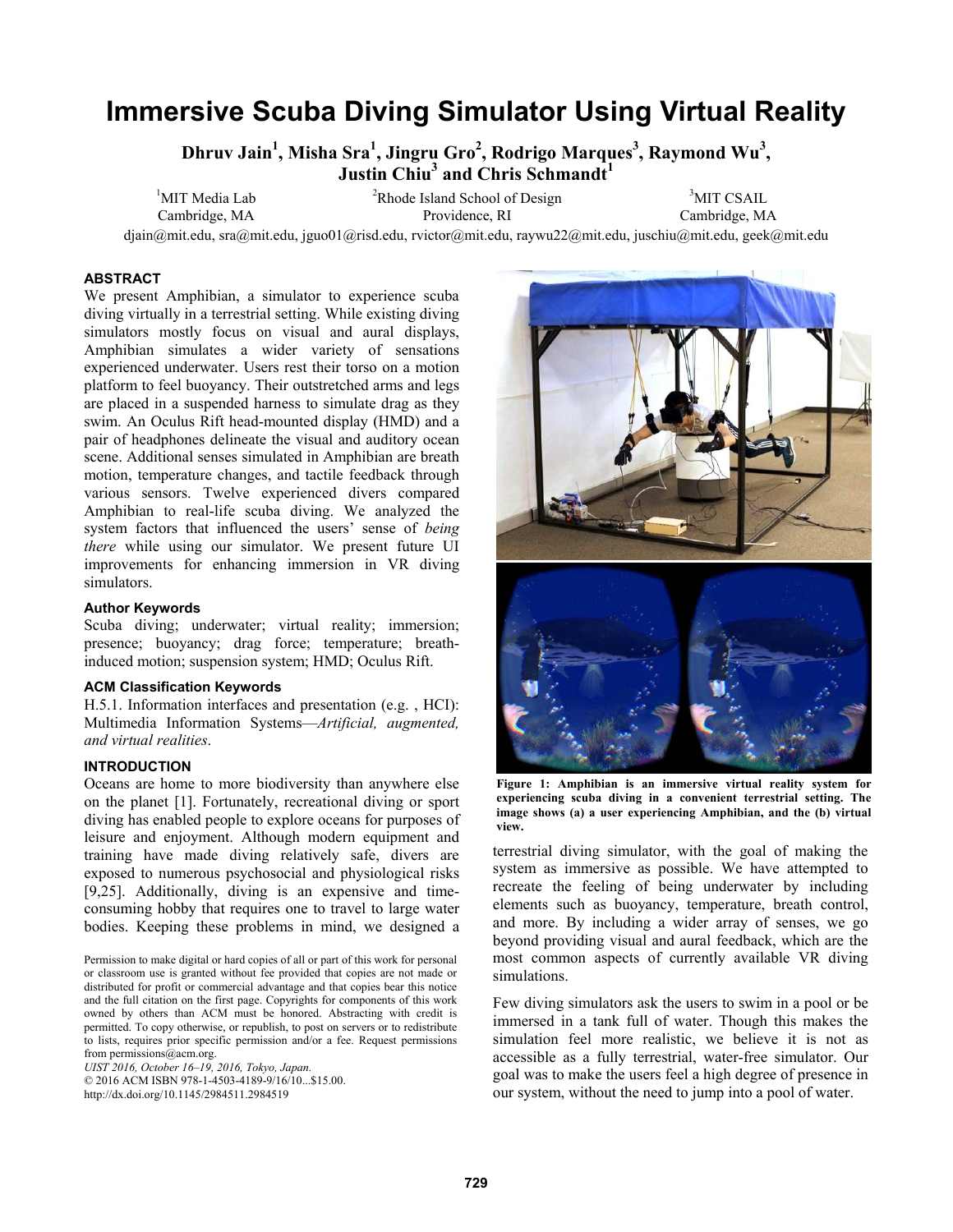Slater and Wilbur propose that the degree of a system's immersion can be objectively assessed by the characteristics of a technology  $[20]$ . For example, a low latency, high-resolution display system can deliver an extensive and vivid illusion of a virtual environment to a participant, thereby creating high immersion [20]. Presence, on the other hand, is the user's state of consciousness that accompanies immersion and is related to the sense of *being* in a place [20]. We use the terms presence and immersion as defined above and explained in the background section.

In this paper, we design and implement an immersive virtual reality system to experience scuba diving in a convenient terrestrial setting. Figure 1 shows a user lying on their torso on a motion platform to experience buoyancy. Their arms and legs are stretched out and placed in a suspended harness to simulate drag forces on the body as they swim. An Oculus Rift head-mounted display paired with a set of headphones is used to provide visual and audio feedback. The user also wears gloves with embedded flex sensors and IMUs that track their hand movements to allow navigation in the underwater environment. Peltier modules attached to the gloves touch the user's wrists to simulate temperature changes as they dive deeper into the water. An inflatable airbag placed under the user's torso is controlled by their breathing and allows them to move their virtual body up and down.

We report on a user study with 12 skilled divers where we compared the *immersiveness* of the system to real-life scuba diving, and gathered feedback on how *present* the divers felt while using our system. In general, participants found the ability to move up and down with their breathing very realistic. They appreciated the visual and audio simulation, and suggested improvements for the suspension system. Other sensory simulations had mixed reactions. The overall reported sense of presence was moderately high (4.96/7).

The contributions of our work are twofold. We believe our strongest contribution is the simulation of unusual sensations – breathing buoyancy control, temperature and haptics, which have not been significantly explored in other related simulators. We chose the specific case of scuba diving, which was amenable to trying out the various sensory stimuli devices that provide feedback for highly specific senses but add up to create a multi-sensory system. We also evaluated the system with 12 divers who provided feedback about immersiveness of our system as compared to real life scuba diving. This helped us identify aspects of the system that influenced different presence factors and led us to uncover future UI improvements.

# **BACKGROUND AND RELATED WORK**

# **Immersion and Presence in Virtual Reality Systems**

Researchers have proposed several definitions of presence related to VR [8,12,17,18,20–22,24]. Steuer [21] refers to a telepresence system as a combination of the ability to produce a sensorially rich mediated environment (called *vividness*), and the degree to which users of a medium can influence the mediated environment (*interactivity*)*.* Witmer and Singer [24] link the effectiveness of virtual environments (VEs) to the sense of presence reported by users in those VEs. They define presence as the *"subjective experience of being in one place or environment, even when physically situated in another."* Nichols [12] underlined three measures that can determine presence in a virtual environment: *"the feeling of being, the feeling that it was a place that participants visited rather than saw, and the feeling that they had forgotten the real world whilst in the VE."* 

In this paper, we chose to employ the terms *immersion* and *presence* as distinguished by Slater and Wilbur [18] as they help clearly define our system and enable us to compare it to real-life scuba diving in our qualitative study. Immersion describes the extent to which the VR systems are capable of delivering an inclusive, extensive, surrounding and vivid illusion of reality to the senses of a human participant. *Inclusive* indicates the degree to which physical reality is shut out. *Extensive* indicates the range of sensory modalities accommodated. *Surrounding* signifies the extent to which this virtual reality is panoramic rather than limited to a narrow field. *Vivid* indicates the resolution, fidelity, and variety of energy simulated within a particular modality (for example, the visual and color resolution).

Presence is a user's response to an immersive system. It includes three aspects: the sense of *being there*, the extent to which the virtual environment takes precedence over the real one, and the way users refer to their experience as having been to a place vs having seen a place [4]. Presence is an increasing function of immersion. For example, a system that accommodates multiple sensory modalities (extensive) will increase the user's sense of being there.

# **Scuba Diving Simulations**

There are many PC games that simulate maritime environments [26–28]. These games usually include a player that navigates through interactive visuals in the form of marine wildlife, shipwrecks and other underwater elements like rocks, caves etc. Though the visuals and graphics of these games are compelling—and also inspire the visuals in our system—the games are designed to primarily stimulate the visual and auditory human senses. A more immersive simulation would need to include other additional senses like kinesthetic or temperature to better recreate the feeling of being underwater.

Frohlich [7] and Takala et al. [23] use a cave-like simulation system to depict an underwater environment. They enclose a user in a room and project 3D images of the marine world onto the walls to create an inclusive simulation. In Slater's terms, such environments are more *inclusive* than PC games, as they completely enclose the users in a virtual world. However, more human senses can be targeted to make simulations more *extensive*. For instance, in Takala et al's simulation, the user stands on the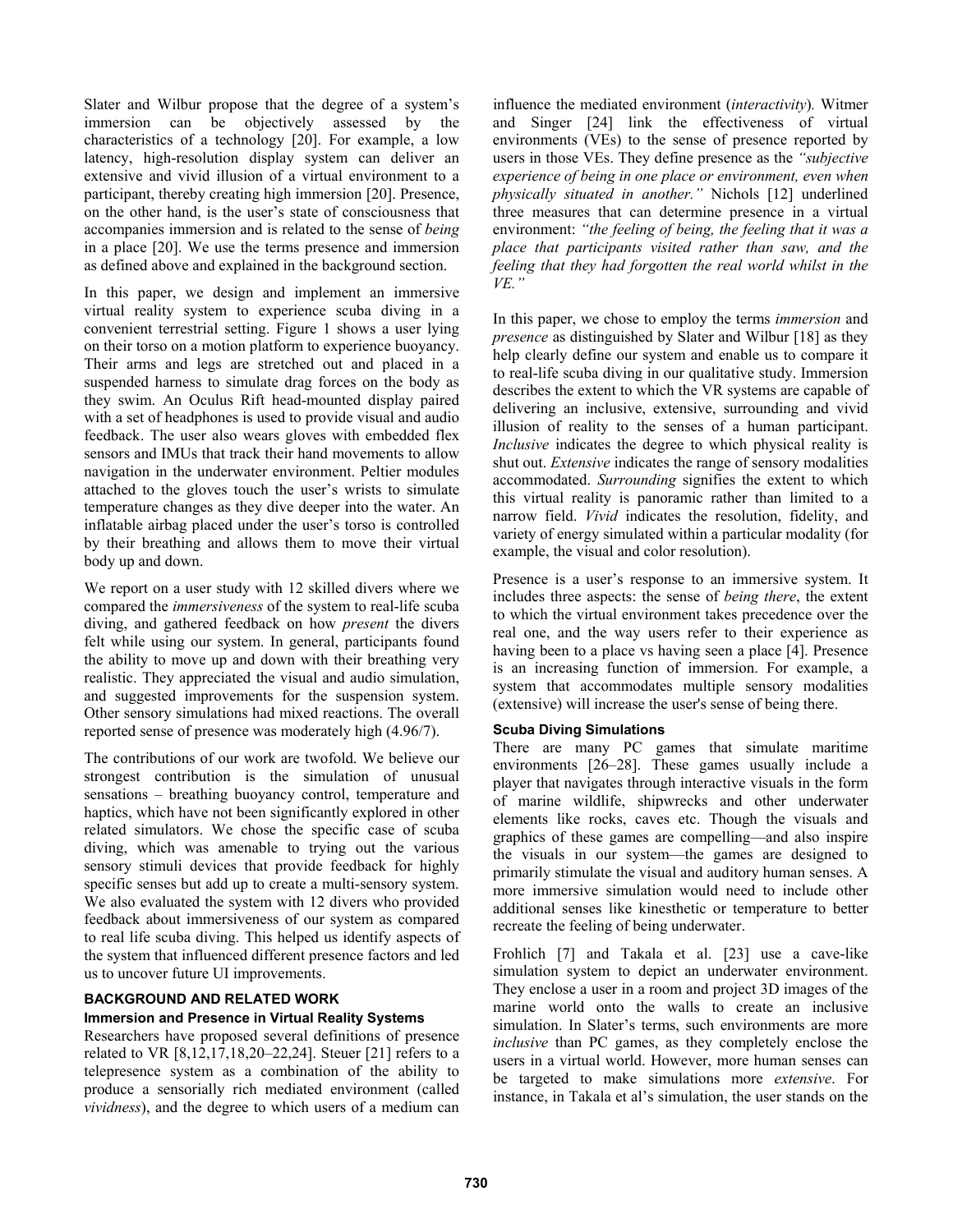ground and wears gesture detection gloves whereas in Amphibian, the user rests their torso on a platform with their arms and legs suspended in a harness system, mimicking the swimming posture more closely.

Some systems immerse users in a pool or a tank of water to simulate the experience of being in the ocean. For instance, Blum et al. used augmented reality and a waterproof headmounted display to visually enhance a regular swimming pool with virtual maritime objects displayed on a mobile PC device mounted in front of a diving mask [2]. Similarly, AquaCAVE is a computer-augmented water tank with rearprojection acrylic walls that surround a swimmer, providing a cave-like immersive stereoscopic projection environment [29]. These systems feel realistic because the user is actually immersed in water, something that is difficult to simulate on land. In Amphibian, we create a feeling of being immersed in water, in a terrestrial setting by using various methods and targeting multiple senses as described below.

# **Virtual Reality Kinesthetic Systems**

Edward Link created the first commercial flight simulator in 1929 [Wikipedia]. Consisting of an entirely electromechanical setup using motors, rudder and a steering column, it was used to train pilots in WWII. Since then, continuous developments have led to the creation of highly immersive kinesthetic VR systems for flight simulation, surgery, rehabilitation, space technologies, military training, manufacturing and entertainment [13,16,19,55].

Structurally, our system has elements similar to those in Birdly [14], Swimming Across the Pacific [6] and Haptic Turk [5]. Birdly is an art installation that simulates flying using an Oculus Rift headset and an inverted massage chair like surface. The user mimics a bird by resting their torso on the chair with their arms stretched out. Their hands rest on a plastic hand-rest with buttons to start or stop flight. The user navigates by using their arms and hands, flapping them slowly to gain altitude while the Oculus Rift displays a bird's-eye view of their virtual surroundings. The system uses sensory-motor coupling to map the movements of the bird to the corresponding physical movements of the user.

Swimming Across the Pacific (SAP) is another artistic installation that simulates swimming. It suspends the user from an 8ft cubic volume structure via a hang gliding harness. The pulleys and cords provide counter forces to the user's movement to simulate drag forces. The graphic system renders the virtual swimmer and the scenery.

Haptic Turk uses humans known as *turkers* or human actuators to create physical motion for the person wearing an HMD in a Wizard of Oz manner. The turkers lift the person using their hands and provide kinesthetic feedback by pushing, rotating or tilting a person as required by the visual scene shown on the Oculus Rift display. Amphibian stimulates the kinesthetic sense through an automated



**Figure 2: Preliminary prototype consisting of a smaller wooden rig, is experienced by a user during evaluation.** 

platform instead of motion administered by human actuators.

# **SYSTEM DESIGN AND IMPLEMENTATION Preliminary Prototype**

To get feedback on our idea, we designed an initial prototype of the system where the user rested on a torso support and had their arms and legs suspended from elastic bands (Figure 2). The torso support consisted of three large springs on a wooden base and was topped with a water bed (see figure). The elastic bands were suspended from a wooden rig. We attached an accelerometer to the user's wrist to get preliminary hand movement data. Breathing based buoyancy control and temperature simulation were not implemented in this prototype.

We deployed the system in our open lab space during the lab's semi-annual open house. A total of 36 participants, both divers and non-divers, tried our system for a rough duration of 10 minutes each. In general, reactions were positive. Most people appreciated how they were able to feel buoyant and navigate in the underwater environment. Some people remarked that the combination of the waterbed with the torso base made them feel weightless as they swam through the VR application. We also received some suggestions from users that helped inform the final system design (described below). A primary concern that emerged from the feedback was the restricted arm movement due to the small size of the wooden frame. Additionally, the swim gesture was not smooth as the wooden sliders attached to the bands had a lot of friction. Another suggestion by a participant was used to create a swiveling base that provides realistic 3D spatial movements as explained below. The suggestion to connect breathing and buoyancy came from two divers.

# **System UI Design**

The objective of this work was to recreate the sensations and physical conditions of scuba diving in a convenient terrestrial setting. We simulated sensory distortions as experienced underwater. For example, due to differences in reflectivity, light transmission and varied magnification, we experience poor contrast, severely reduced visual range and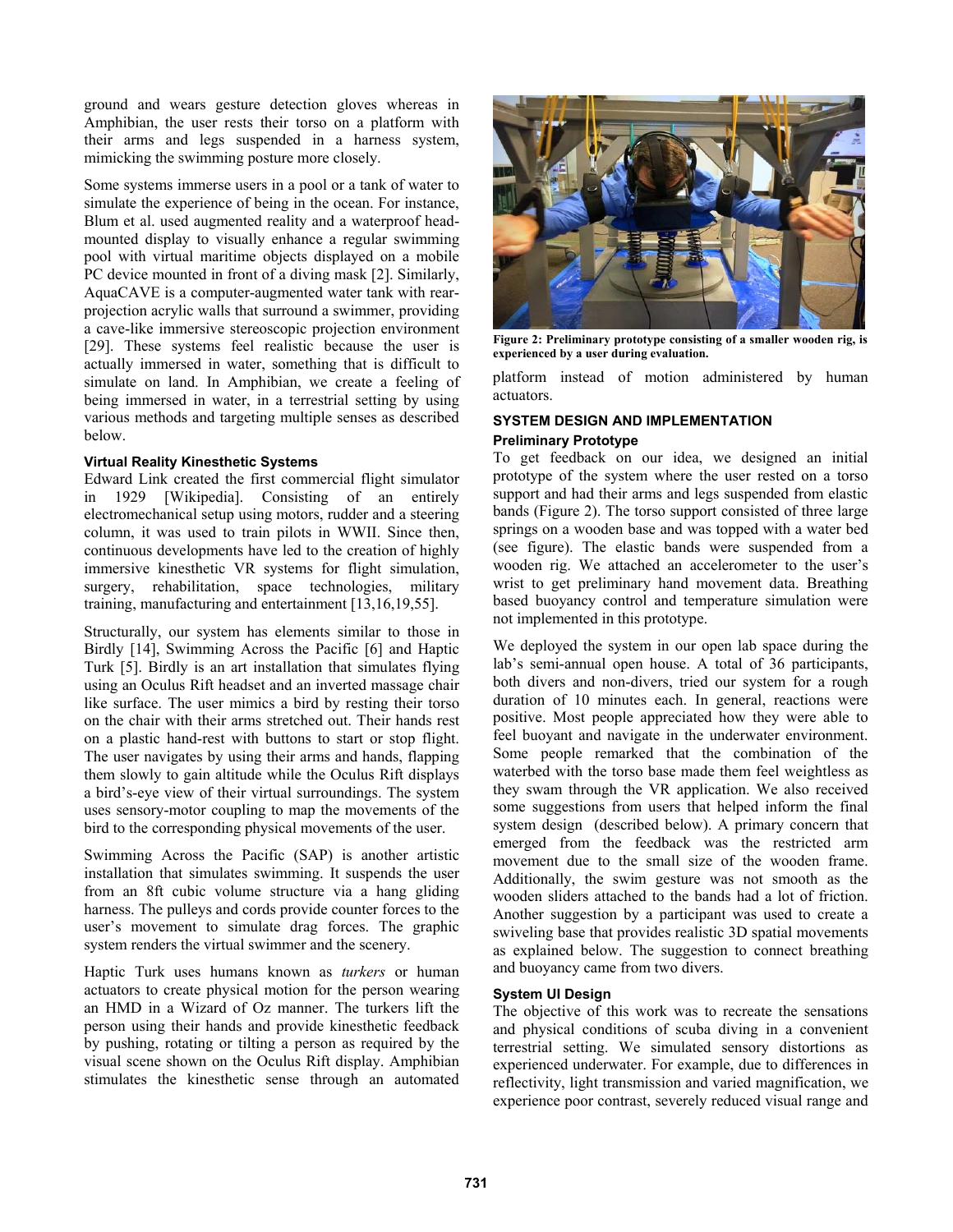

**F Figure 3: Amphib bian incorporates six different sens sations.** *Kinesthes* **a and** *Balance* **are s imulated by the t torso base and pr rovide buoyancy ( (a,** Figure 5a), elastic bands move in the slider assembly to provide drag as the user swims (b and c resp., Figure 4), a mouth piece measures breathing (d, Figure 5b), and an inflatable cushion moves up and down with the user's breathing (e, Figure 5a). Gloves (f) are used for motion sensing and *Temperature* simulation (Figure 6). *Visual* and Audio sensations are provided by the Oculus Rift (g, Figure 1b) and **noise-canceling headphones (h). An inflatable textured ball provides** Force feedback when a user interacts with an underwater object **(F Figure 7).** 

impaired object magnification [30]. underwater is quite distorted too. Since sound travels five times faster in water than in air, we cannot localize sound effectively underwater. Our other senses are also severely muted. We cannot smell at all underwater and we avoid tasting things. Our sense of touch is considerably reduced since water causes fingertips to prune, thereby reducing s sensitivity. Our hearing

Other sensory modalities like thermoception (sense of temperature), equilibrioception (sense of balance), and proprioception (sense of kinesthesia) are relatively unaltered, but are nevertheless stimulated. For instance, in the underwater environment, divers move freely in the 3D space, while using their breath to rise and fall slightly and balance themselves. Divers also feel a noticeable decrease in temperature as they go deeper in the water [31].

Since there is so much more to the experience of being underwater than just visual feedback, we designed our system to incorporate six different sensations, namelyo opthalmoceptio tactioception (touch), proprioception (kinesthetic sense), th hermoception (balance) (Figure 3). Out of these senses, prior VR research scuba simulations have not focused much o equilibrioception, proprioception and thermoception.  $(sight)$ , (temperatur audioceptio re), and equilibrioception on (hearing), on

Kinesthesia and Balance. The final design was a culmination of input from the first author's personal experience with scuba diving, feedback from the preliminary evaluation of the first prototype, and inspiration from the kinesthetic systems (Birdly, SAP) discussed in the R Related Work s section.



Figure 4: Horizontal sliders move in the XY plane as the user moves **their ar rms to mimic a sw wimming gesture e. The sliders are e attached to** *sia* **<b>i** *egs.* **<b>i legs.** *i ia ia ia ia ia ia ia ia ia ia ia ia ia ia ia ia ia ia ia ia ia ia ia ia ia ia i* 

The final prototype had a robust and smoothly moving nonmotorized structure, assembled with 80/20 beams and roller wheels [32] (Figure 1). For the design of the harness, we considered two forces exerted by water on the submerged human body - buoyant forces, which provide counter effect to gravity, and drag forces, which restrict voluntary motion. We attached resistance bands to the user's limbs to counter motion and simulate drag forces (see figure). For attaching the bands to the user's arms and legs, we used long neoprene sleeves of varying resistance. This helped to distribute the forces uniformly across each limb. The bands were suspended from the horizontal sliders in the harness, which moved in the assembly in the XY plane (Figure 4). To simulate buoyant forces, we used a buoy stool as torso support. The buoy had a vertical damping effect that felt buoyant when the user lied on it. It also provided unrestricted swivel in 3D space.

Besides limb motion, scuba diving relies heavily on breathing for buoyancy control. To simulate that, we implemented breath motion in our system. By attaching an accurate gas flow sensor to the user's mouth-piece, we measured the amount of air inhaled and exhaled (Figure 5b). The torso rest contained an inflatable cushion that was connected to an air and vacuum pump (Figure 5a). This cushion inflated and deflated proportionally to the air inhaled/ exhaled by the user. This caused the user's body to rise up and fall down in sync with their breathing, similar to how it happens in water. The breath sensor also caused the appearance of air bubbles in the Oculus app.

Temperature. Real oceans have thermoclines which cause the temperature to decrease at certain depths from the sea surface [15]. Since the Oculus app allowed the user to dive deep, we simulated temperature changes using Peltier thermoelectric cooler modules [33]. Additionally, we added cool gel packs to the neoprene bands to enhance the overall coldne ess sensation.

Regarding temperature simulation, we needed to determine where to attach the Peltier module on the user's body and how many to use. We did not want to overburden the user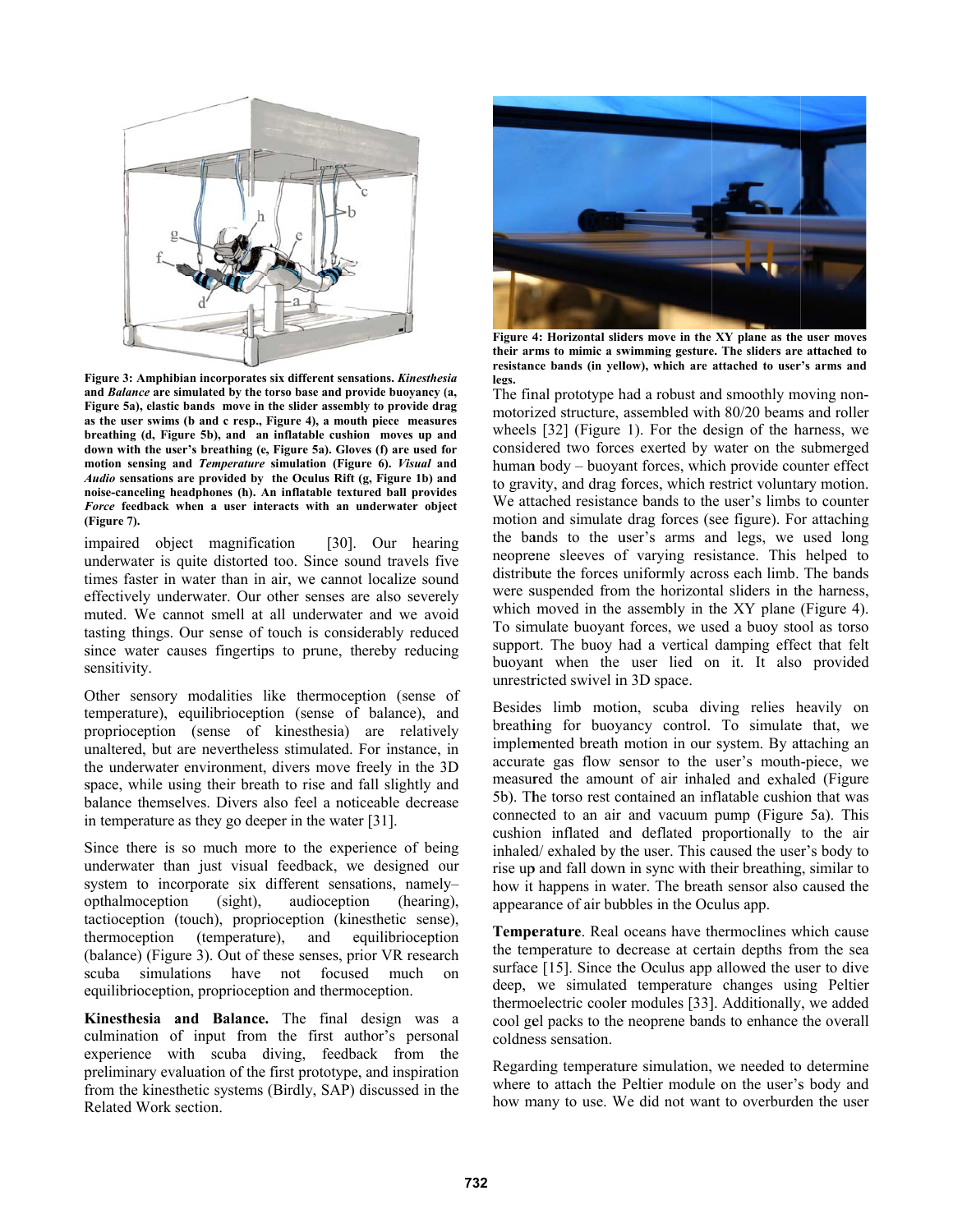

Figure 5: (a) Inflatable cushion that rises and falls in sync with the **u user's breathing, while their torso rests on it. (b) M Mouth piece with t the** gas flow sensor that measures the amount of air inhaled and exhaled, which in turn controls the cushion inflation.

by putting multiple Peltier modules on the body. The wrist is known to be one of the prime cooling points of the body due to the radial artery being close to the skin's surface. Studies show that local cold on the wrist can give a bodywide sensation of coolness [11]. Since the user already needed to wear gloves, we decided to attach one Peltier module to each glove's wrist to simulate fall in temperature w with depth.

Audio-Visual. In the Oculus Rift app, the user swam in a confined area underwater with rocky topography that changed with depth. The ocean also contained a variety of aquatic plants, schools of small fish, and two big fish that appeared randomly during the user's exploration. The addition of these elements was inspired by various scuba diving games mentioned earlier in the related work. Similar to real-life diving, our app was dimly lit to simulate reduced visual range. The sound was also tuned to the underwater environment. Particularly significant was the loud sound of user's air bubbles corresponding to the user's real world breath exhalation. The noise-canceling headphones ensured the user's presence in the simulation by shutting out sounds from the real world.

To mimic a real diving scenario, the user's hands and movements were tracked and displayed in the Oculus app. We chose to include only the user's arms and hands in the simulation, as other parts of the body are relatively less visible during diving. The hands were tracked using gloves that contained an IMU and flex sensors (Figure 6). The IMUs tracked the hand orientation and acceleration while the flex sensors were used to determine bend in the fingers for recognizing grasping gesture. This tracking data was sent to an Arduino microcontroller where virtual hand movement w was calculated and relayed to the Oculus s app (describ ed below). The combination of hand orientation and threshold for acceleration in different directions allowed us to detect basic swim gestures needed to move forward, left, right, up, and down. For example, to move left, the user pushed the water right with his left hand and the palm facing inward.

Touch. The system also provided physical feedback when the user interacted with underwater objects such as rocks or marine life. This two-way interaction between the user and the aquatic environment, has not been previously



**Figure 6 6: Gloves worn b by the user. Each glove contains (a a) an IMU to track th he user's hand ori ientation, (b) flex x sensors to track finger bend,** and (c) a Peltier module, to simulate temperature change.

implemented in VR scuba simulations. The user could grab virtual objects with their hands, and tactile feedback was provided by inflating a silicon ball situated close to the palm of the glove (Figure 7). When released, the virtual object fell to the ocean bed and the ball deflated. To test a different implementation of haptic feedback, we also created a glove with silicon air pockets on the palm that inflated or deflated based on the user's interaction with objects in the aquatic environment. A few preliminary tests showed that the inflatable ball provided greater haptic feedback than the inflated glove pocket.

Summary. In summary, to increase the immersion of the system as described by Slater and Wilbur [18], we designed for a range of senses, namely the sense of sight, hearing, kinesthetic sense, temperature, tactile and balance (*Extensive*). The user rested horizontally on a swiveling torso support with their arms and legs suspended in a harness system. They wore an Oculus Rift DK2 and noise-canceling headphones to see panoramic visuals and hear vivid sounds from the underwater environment (*Surrounding*). This helped to keep the user engaged and away from the visual and auditory cues from reality (*Inclusive*). The fidelity and resolution of the audio-visual simulation with the magnificent ocean diversity and high quality sounds, and the range of movements supported by the suspension system gave a vivid representation of the virtual world (*Vivid*).

# **System Implementation**

**Software – Computer and Oculus Rift Assembly.** We modified an application downloaded from the Oculus app store [4] with full permission from the developer. The app was edited in the Unity game engine [34] with 3D models downloaded from the Unity Assets store. The hands were created d from the Leap Motion n SDK v2.3 [35] and manipulated using the Leap Motion API reference v2.3 [36]. The app was run on a laptop PC connected to the Oculus Rift DK 2. A breathing sensor (Sensirion gas sensor [37]) was attached to a snorkel mouthpiece worn by the user (Figure 5b). The data from the breathing sensor was sent to the app where it triggered the appearance of bubbles. We used BOHM noise-canceling headphones [38] to emphasize the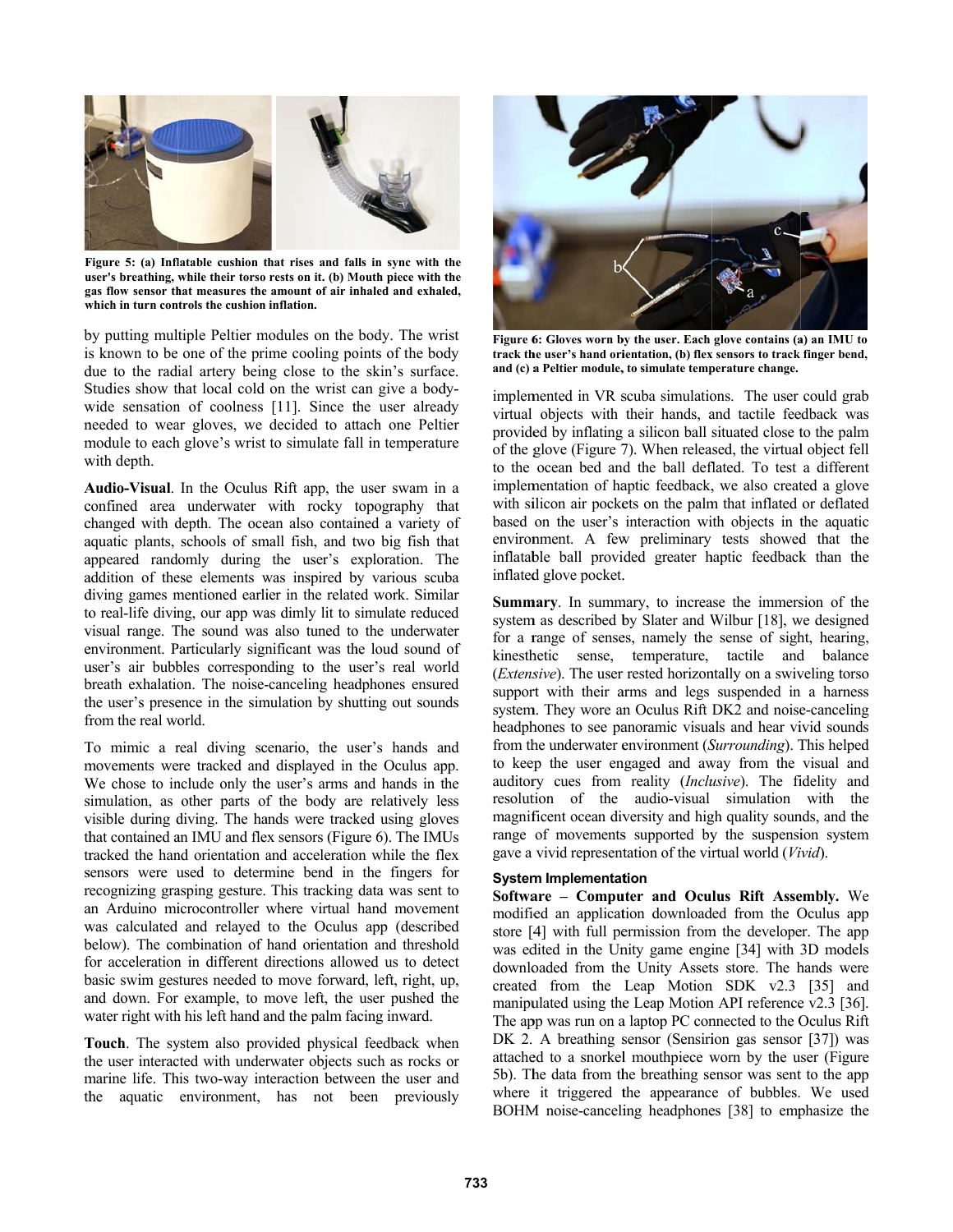

Figure 7: The user is about to pick up a crab from the ocean bed (a) in **V VR view, and (b) haptic feedback provided using a a textured ball. As s soon as the user grabs the crab, t the ball inflates. When they relea ase t he crab, the ball deflates.** 

ocean sounds by keeping the surrounding noise to a minimum. The computer exchanged data with the Arduino microcontroller located in the control box (details below).

Hardware - Glove Assembly. The user wore NeoSport 3mm Neoprene gloves [39] that are commonly used in scuba diving. Each glove contained one 9-DOF BNO055 IMU Fusion sensor, two long flex sensors and one Peltier module, all easily and cheaply available components, procured from Adafruit Inc. [40]. These sensors exchanged data with the Arduino microcontroller in the control box. To simplify the assembly, we used two flex sensors instead of five, one for the user's thumb and one for the four fingers. This twopivoted virtual hand system successfully allowed the user to grab objects underwater by making a grasping gesture with their hand. For physical feedback, we used a 3.5 inch textured hand massage ball. The amount of air in the ball was regulated by the microcontroller and pump assembly.

**Control Box – Interface Assembly.** The control box contained an Arduino Due microcontroller [41], a JBtek 4 channel 5V DC relay module [42], and two Pneumadyne 2way solenoid valves to regulate air flow [43] (Figure 8). The Arduino microcontroller was used for the bi-directional interface between the software and the hardware components of the system. The microcontroller relayed the IMU and finger tracking data from the gloves, along with the calculated swim gestures, to the computer running the Oculus app. It also received the temperature, breathing sensor and the inflatable ball data from the computer. The temperature simulation data was sent to the relay module, which selectively turned on the Peltier modules located on the gloves. The deeper the user was in the virtual ocean, the longer the time for which the Peltier modules were turned on, making the user feel coolness. The breathing sensor data triggered the relays driving the pneumatic valves. The pneumatic valves controlled the air supply from/to air and vacuum pumps and to/from the inflatable cushion. When the user inhaled, the air supply valve turned on and the vacuum valve turned off, and vice versa. This caused the cushion to inflate and deflate, and the user moved up and down. Similar mechanism was used to inflate and deflate the silicon ball. When the user grabbed an underwater object, the ball inflated from the data sent through the computer, and vice versa.



Figure 8: Control box for interfacing, containing (a) the blue relay module, (b) two solenoid valves and (c) the Arduino microcontroller.

Kinesthetic System. The suspension system was built using the 80/20 aluminum set [32]. We used sixteen 1515 [44] and 1530 [45] beams of different lengths to build the support structure; a combination of 12 roller wheels [46] and four 1530 beams were used to make the sliding assembly. Black Mountain resistance bands [47] were attached to the user's limbs with neoprene sleeves. These sleeves also contained therapeutic packs [48] to enhance the cooling sensation. The packs were cooled in the refrigerator before being added to the sleeves. The sliding assembly was covered with a blue stitched fabric (Figure 1). Besides providing an aesthetic look, light passing through the fabric added a blueish sea color to the assembly, creating a space that felt inviting.

The torso support base used a Turnstone buoy [49] with an inflatable cushion [50] placed on it. The cushion was connected to the pneumatic values and subsequently to the vacuum and air pumps using transparent Polyurethane air pipes. We used an ultra-quiet Champion Sports 1/8 HP air compressor [51] and the Zeny 3.5 CFM vacuum pump [52]. The same pumps were also connected to the inflatable ball with separate valves.

# **EVALU UATION**

To validate the concept of using a VR system for scuba diving, evaluate how our system compares to the real life scuba diving, and gather feedback for improvements, we conducted a qualitative study with 12 experienced divers.

# **Method d**

#### *Particip pants*

Twelve volunteers (ages 18-61, 5 female) were recruited through email and social media. Participants' average height and w weight was 173 3.3cm (*SD=*11 1.0, range 157 7-188) and 72.3kg (SD=14.6, range 50-96). All of them had completed at least 25 dives before the study  $(M=166.2, SD=166.6,$ range 35-500). They were compensated \$20 for their time.

#### **System Setup and Performance**

We ran our app on a MacBook Pro laptop with a 2.2 GHz processor, 16GB RAM and Intel Iris Pro Graphics. On 10 runs of the app for 15 mins each, the average frame rate was 17.21 fps. Though this frame rate is low for most VR apps, it was effective for our simulation, as it displayed an exaggerated slowness of movement underwater which corresponded with real diving fairly well. The time it took to visually display an initiated body motion was ~100ms, and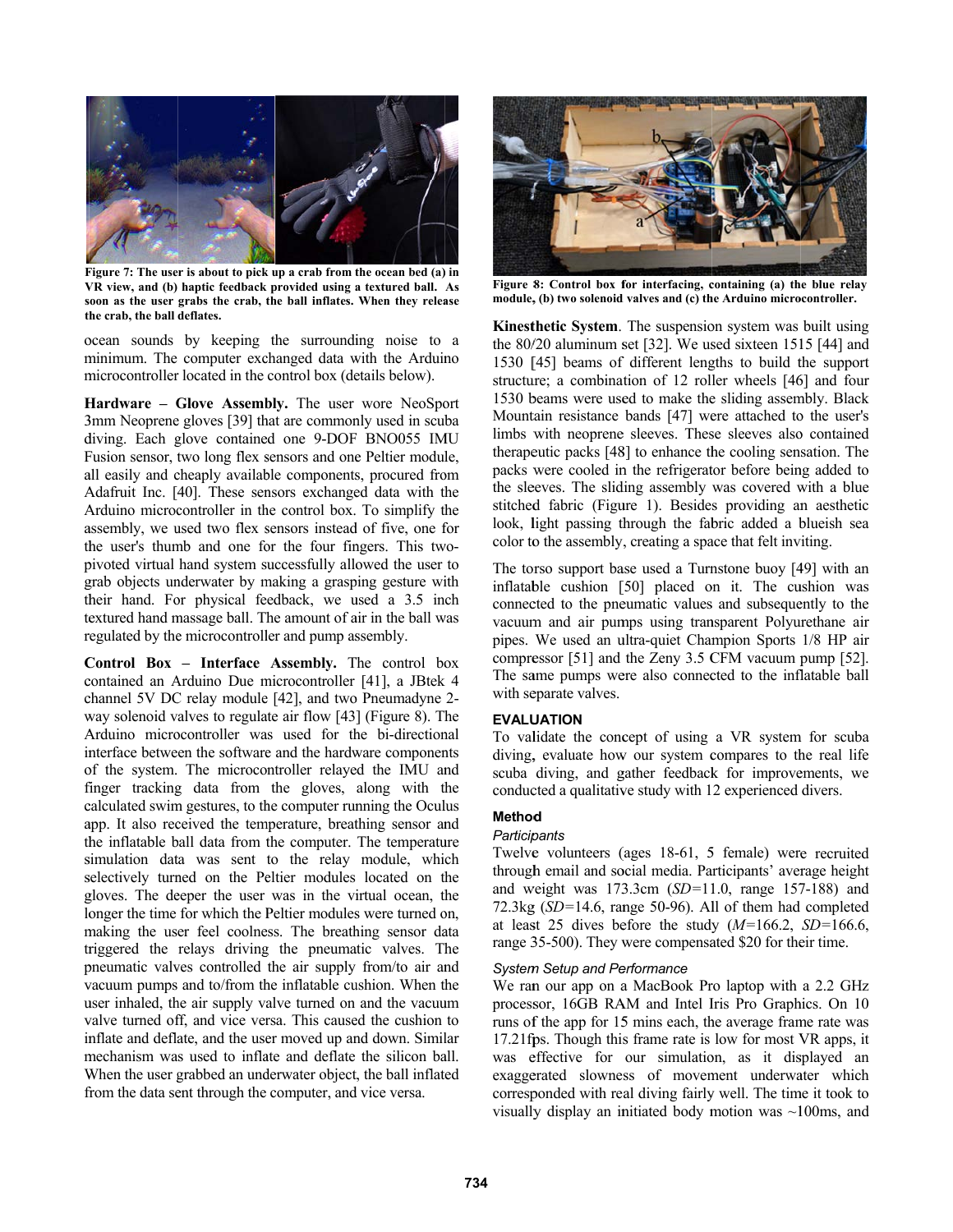consisted of lag due to a low power GPU that impacted rendering, and the hardware-software interface.

# *Procedure*

The study procedure took 45 minutes on average, and included the system experience, an open-ended interview and two questionnaires. At the beginning of the system experience, participants received instructions to complete a set of tasks in the simulator. The tasks were: swim forward and up, turn right and left, grab a virtual crab, and breathe in and out through a snorkel to control the rise and fall of the virtual body. Additional instructions were verbally provided as needed, necessitating the use of non-noise canceling headphones. After the initial 5 to 7 minutes of training, participants explored the system for another 10 minutes.

Following the experience, we conducted an open-ended interview to collect general comments on the system, suggestions for improvements and potential applications. The participants filled out a demographic questionnaire and a custom modified version of the Witmer and Singer questionnaire [24], containing specific questions on how each part of our system compared to real scuba diving. Finally, they filled out a standard iGroup Presence Questionnaire [53] that contained questions related to presence. The questionnaires were presented on a computer and the entire session was video recorded.

# *Data and Analysis*

The interviews were transcribed and subjected to an iterative coding process [3]: (i) one researcher developed an initial codebook for each of the 3 sections of the interview; (ii) two independent coders analyzed up to three randomly selected transcripts and met and refined the code set; (iii) the final code set was applied to the remaining transcripts by two independent coders. For this last step, Krippendorff's alpha across all codes was on average 0.72 (*SD=*0.10). Conflicting code assignments were resolved through consensus between the two coders.

We grouped the questions in the Witmer and Singer questionnaire into seven different categories based on our codes (Kinesthesia, Visual, Audio, Temperature, Tactile, Breathing, and Delay). We took the average of 7-point rating scale responses across all questions in a single category. For questions that would fit in multiple categories, we took a weighted average in those categories. For example, for the question *'how closely were you able to examine objects?'* we assigned a weight of 0.5 to Visual and Tactile scores while calculating the averages. We then converted the responses from each category into a 3-point scale: high [5-7], medium [3-5) and low [1-3) and analyzed the distribution of participants across this scale using a chi-square  $(\gamma^2)$  test. We also grouped questions from the presence questionnaire into factors specified by iGroup (General Presence, Spatial Presence, Involvement, and Realness) and reported averages of 7-point scale responses to all questions in those categories. The factors are explained in the section below.

# **Findings**

# *Is a VR scuba diving simulator useful?*

In general, all 12 participants thought that a VR scuba diving simulator would be useful for people. When asked about potential applications, all 12 wanted to employ our system to increase exposure and accessibility for: (i) people who are either uncomfortable or scared of water (5 of 12 participants), (ii) people who have never dived before or kids who are not old enough to dive but want to try it (5), or (iii) people who used to dive but cannot dive anymore due to health or decompression issues (2). Other suggested uses were gaming and entertainment (8), training (6), education (2), and therapy  $(2).$ 

*"People who would want to see how diving is like or are learning diving, it [simulator] would be good. People get scared when they are placed in open water for the first time. They get stuck." (P8)* 

*"I used to dive with a dive manual that showed pictures of fish to help identify them. This could be so cool for that case." (P11)* 

# *How 'present' were the participants using our system?*

Factor analysis of the iGroup presence questionnaire (IPQ) explains three loaded factors that collectively affect Presence: *Spatial Presence*, which is related to the sense of acting in the virtual space instead of operating something from outside [53], *Involvement,* which describes the attention given to the real and virtual environments [24,53] during the simulation and, *Realness*, which is the comparison of experience in the real-life and the virtual world [24,53]. The overall rating of presence is then derived from the average of ratings in all question in these three factors, and ratings for another question on general presence.

The reported overall rating of presence across all participants was 4.96/7 (*SD=*0.06). Across the three factors, the average ratings were moderately high for Spatial Presence (*M=*4.92/7, *SD=*1.26) and Involvement (*M=*5.12/7, *SD=*1.22), but low for Realness (*M=*3.44/7, SD=*1.20*). Through this result, we can infer that though the participants were engaged and present in the virtual underwater world, they did not behave as if they were scuba diving for real. In other words, their actions in the simulator were not natural.

# *How 'immersive' was our system?*

We analyzed the responses to the immersion questionnaire and the qualitative feedback from the open-ended interview in emergent themes, to understand the results of the presence questionnaire, as presented above.

**Breathing.** Across all participants, breathing simulation was considered the most realistic part of the system. Eleven participants appreciated the breathing simulation, out of which seven explicitly said the rise and fall of the body through breathing made them feel like they were really scuba diving. P7 used breathing to adjust their buoyancy in VR and said, *"it is pretty close to [real diving] when you get neutrally buoyant underwater."* However, 4 participants had mixed reactions to the speed of upward and downward motion related to breathing. For example, P4 said: *"it was a*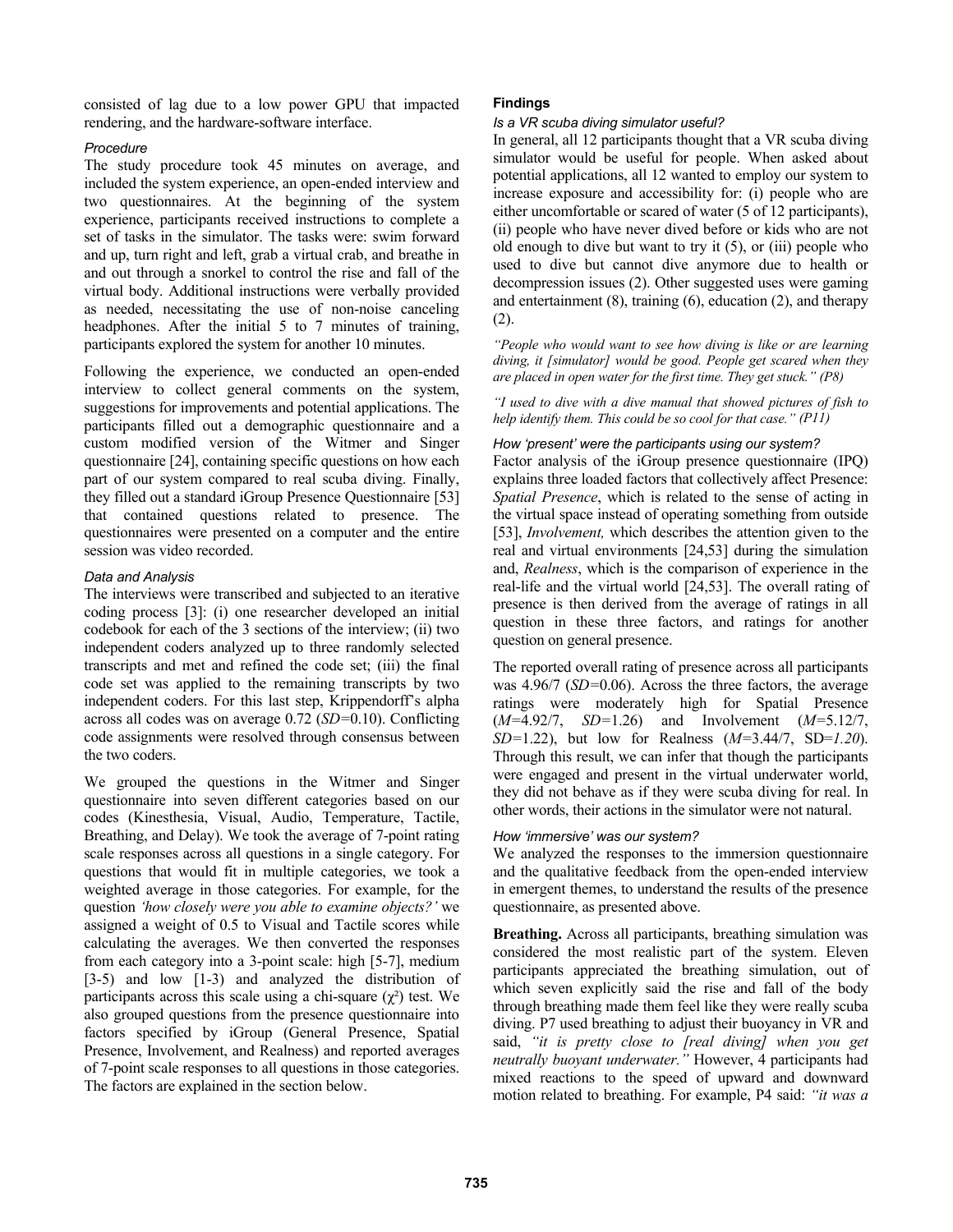

**Figure 9: The distribution of participants across seven categories based on the immersion questionnaire. Below each category is the chi-square test**  $(X^2_{(2,N=12)})$  **result.** 

*bit too slow to go up..."*, while P8 said that *"the movement was too enhanced."* As people have slightly different breathing styles underwater, this might have caused them to react differently to the breathing dependent simulated motion. On the rating scale question of *'how realistic was the up and down movement using your breath?'*, 8 participants rated high, and the remaining 4 rated neutral. The chi-squared test on the distribution of participants was significant  $(X^2_{(2,N=12)} = 23.29, p<.001).$ 

**Audio.** In general, participants found the audio to be realistic. When asked to rate how well could they identify sounds, 8 participants rated high, and 4 rated neutral  $(X^2_{(2,N=12)} = 23.29$ , *p<*.001). In the open-ended interview, 4 participants found the breathing bubble sounds to be very realistic, and 2 liked the sounds of whales and sharks.

**Kinesthesia.** Kinesthesia was the lowest rated feature of the system. In the immersion questionnaire, 1 participant rated high, 10 rated medium, and 1 rated low on average for all the rating questions on Kinesthesia ( $X^2_{(2,N=12)} = 13.50, p = .001$ ). In the open-ended interview, a majority of the participants (8) found the physical support system uncomfortable. Of the 8, 3 participants found it distracting that they had to maintain balance on the torso support, 4 participants found it hard to support their neck while lying down and trying to look up and ahead, while 1 found the leg bands *"too elastic"* (P4).

There were also three broad comments on movement. First, participants mentioned that using hand swim movements felt unnatural as they do not correspond with actual hand movements used while diving (4). Since the hand movement visuals are closely connected to Kinesthesia, we believe that also caused participants to rate Visuals low despite several of them liking the graphically depicted marine life and ocean floor vegetation, air bubbles and general underwater lighting and atmospherics (described below).

Second, as mentioned by 4 participants, turning left and right was a problem. We had only implemented lateral movement and not full body turning. Additionally, using left hand motion for turning left instead of right and vice versa was the opposite of what a diver would do in real life:

*"The side movement, I had to remember to move [my hands] inwards. Normally I would move them outwards, for diving."* (P12)

Third, some participants wanted complete 6DOF motion support (6). This would allow them to duck dive and swim downwards into holes and caverns (2), or move left and right with their legs and torso, instead of their hands (4):

*"If you're a diver, your hands are always close. What can happen is to use your right leg to move left and your left leg to move right. Usually, in the real world it is a full movement. You move your torso and legs. If I want to turn right, I just move my core." (P6)*

We also received some positive comments on Kinesthesia. People liked the forward motion in water using their legs (2), the large up/down movements using their hands (2), buoyancy from the inflatable cushion in the torso support (2), and how the elastic bands supported their swim position (1). For example, P2 said: *"The torso part felt like it moved in a way that was realistic to diving or being in the water."*

**Visual.** System visuals were not found to be very realistic. The average distribution of participants in the immersion questionnaire for visual realism was 3 for high and 9 for medium  $(X^2_{(2,N=12)} = 10.50, p=0.005)$ . In the open-ended interview, a majority of participants (10) had issues with the virtual representation of their hands. Some did not like the arm graphics in general (4), while others had problems with the arm movement (6).

On the positive side, 8 participants felt spatially present due to underwater visual features: bubbles (3), topography (1),  $kelp(2)$ , and fish  $(2)$ .

**System Responsiveness.** Participants were asked about the delay experienced between their physical actions and expected outcomes in VR. Two people did not experience any lag, while one found *"quite a delay" (P4).* Responding to two delay related rating questions, 7 participants rated low, 3 rated medium, and 2 rated high on average. The chi-square test on the distribution of participants was not significant  $(X^2_{(2,N=12)} = 3.50, p = ns)$ . In real life diving, people experience a delayed reaction time with movements underwater. We believe this knowledge may have caused a majority of the participants to ignore the noticeable lag in the visual rendering (~100 ms); as P9 explained, *"almost none [delay]. You expect it underwater."* This is one reason why diving simulation may differ from other VR sport simulators which require a faster response time.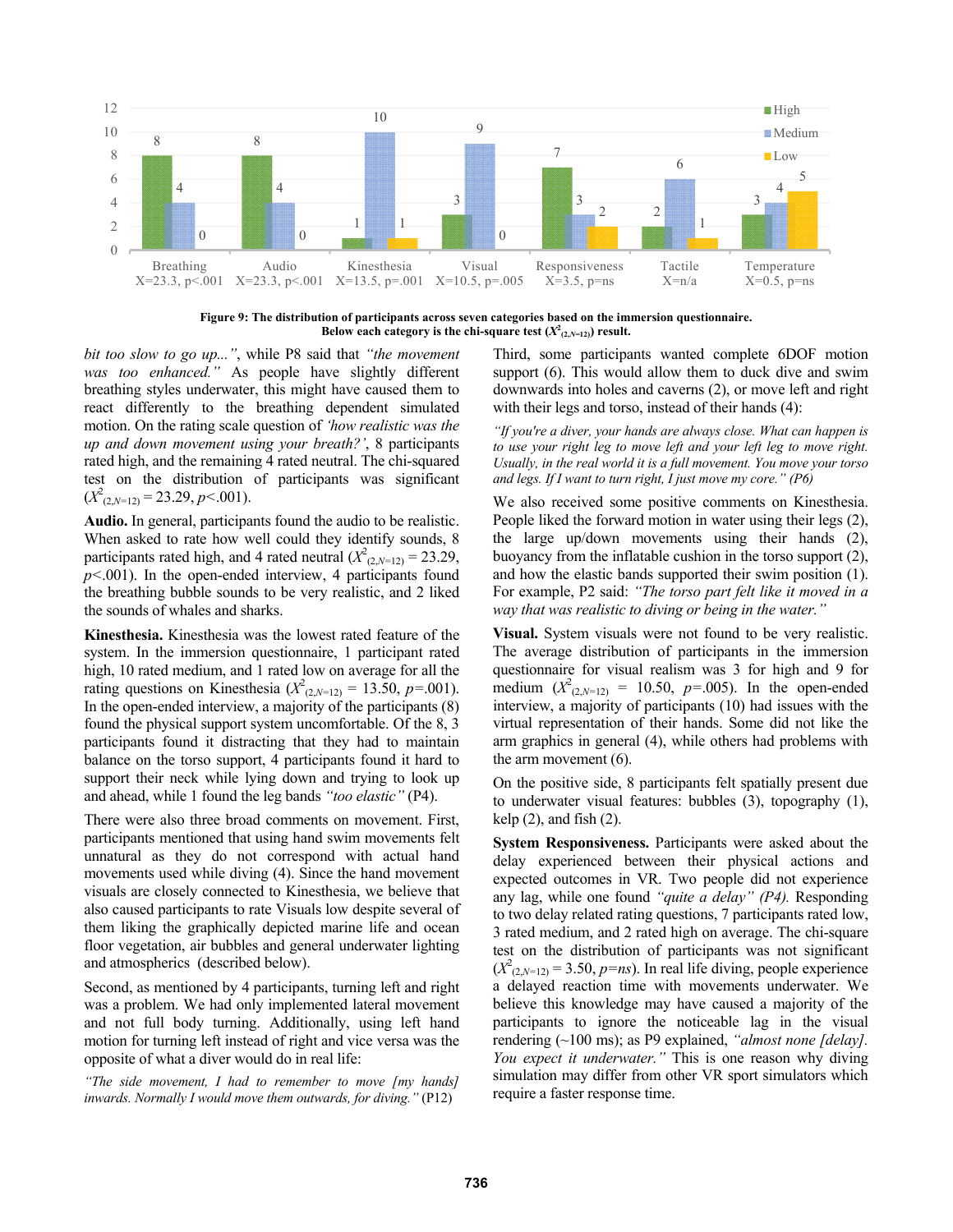**Tactile.** Tactile was rated high=2, medium=6, low=1 (3 did not respond). Three participants did not find the experience of grabbing and manipulating objects to be smooth. We believe this was caused due to the jitter in the rendering of the crab motion—as is also observed in the recorded video rather than issues in the physical feedback provided by the inflatable ball. Two participants remarked that the idea of touching objects underwater was not environment friendly. The chi-square test on the distribution of participants was not performed due to limited numbers.

**Temperature.** Contrary to our expectations, temperature simulation was not noticeable. When asked *'how well could you feel the change in temperature?'* participants were almost equally distributed across the ratings of high, medium and low with 3, 4 and 5 participants respectively  $(X^2_{(2,N=12)})$  = 0.50,  $p=ns$ ). In the open-ended interview, out of those who commented on the temperature simulation (6), a majority of them (5) did not notice the temperature change as they were too busy moving around and exploring. This is also the case in real diving, as explained by participants:

*"The cold sensation of gel pack felt real. Temperature was very good, very close to real diving, but since you're moving all the time, you don't feel it. You know, I don't notice when I am [real] diving too, unless it is really hot or cold." (P9)* 

**Summary.** Breathing simulation was found to be the most realistic part of the simulator. Especially significant was our novel simulation of the user's body rising up and falling down with each breath. Participants found the underwater sounds realistic, and in general, did not notice any lag in the simulation. Kinesthesia was the least appreciated part of the system, due to comfort issues, the idea of using hand swimming gestures in a diving simulation, and a lack of 6DOF motion support. Participants liked the graphics (e.g. fish, plants, rocks), audio (e.g. the whale song, sound of bubbles), and the dimly lit underwater ambience. They had mixed reactions to the tactile interaction with marine life and most of them did not perceive the temperature simulation.

# **DISCUSSION**

# **How did immersion affect presence?**

As described in the study findings section, participants rated Spatial Presence and Involvement factors moderately high, while Realness (or Experienced Realism) was rated low. We discuss these factors with respect to our system.

**Spatial Presence.** Participants felt spatially present in our system. We believe the main factors that contributed to the spatial presence were visuals, audio and breathing. Participants specifically said that some underwater visuals made them feel like they were really scuba diving, that audio was immersive, and the ability to control moving up and down with breathing was very realistic.

**Involvement.** High rating for *involvement* suggests that participants were engaged in our simulator. One participant got so involved that they imagined a feature we did not implement: *"As I went deeper, it felt harder to breathe [due*  *to increased pressure], just like in scuba diving. I don't know if that was in my head or it actually happened."* (P2). Some of the distracting elements reported by participants were: the inability to balance on the torso support (4), not being able to get used to the unnatural swim gestures for a diving simulator (4), noise from external conversations in the testing space (2), and unavoidable instructions from the user study conductor (4). For this last observation, in particular, P11 said: *"I was focusing attention on you too, in case you speak anything... That was distracting."* Instead of using headphones that permitted sound, all those four participants recommended using noise-canceling headphones connected with both the VR sounds, and a microphone for verbal instructions from the researcher during the study.

**Experienced Realism.** Limited and unrealistic movements, and an uncomfortable support system caused the *experienced realism* to be rated low during the study. Discomfort and inability to balance well on the torso support, not being able to turn the body around realistically, and moving with a swim gesture instead of holding hands closer to the body, as is common in real diving caused the participants to *behave* unnaturally in the simulator.

# **Future improvements**

We asked the participants how they would change the current system to make it more immersive. In addition to changes in comfort level (6), motion support (6), and speed of up/down motion caused by breathing (3), three participants wanted real life scenes instead of animated graphics (*e.g.*, *"Why not real [graphics]? Like DiveIn360* [54]*")*. We think for a visual diving experience with no interactivity or motion, that would be a great alternative. Three participants wanted a nose clip to avoid breathing from nose in the simulator (*e.g. "Close the nose [with clip] so that people don't breathe in from nose"*), and 4 wanted additional dive equipment to be simulated, such as the buoyancy compensator and tank (2), wet suit  $(1)$ , or a depth gauge  $(1)$ :

*"A lot of scuba diving is equipment - wearing a tank, inflate your BC. All of that should be incorporated. Right now, it's like a hookup. It has to be all the complete thing, because if it's not, then it's not real scuba diving and can't be used for instruction." (P8)* 

We believe future diving simulators should have a comfortable and natural kinesthetic system that allows for complete 6DOF motion. They should incorporate realistic breathing, and potentially include real life underwater scenes and sounds based on the goals of the system. Contrary to some participants' opinion, we would advise not to simulate the surplus dive equipment to make the system convenient and simple to use. Use of tactile feedback for two-way interaction should be further investigated using more responsive, smooth and full-body haptic techniques such as [10,15].

# **General Insights From Our Work**

Though we chose to simulate the specific activity of scuba diving, some of our learnings have wider applicability across general VR simulators. We learned that even for building a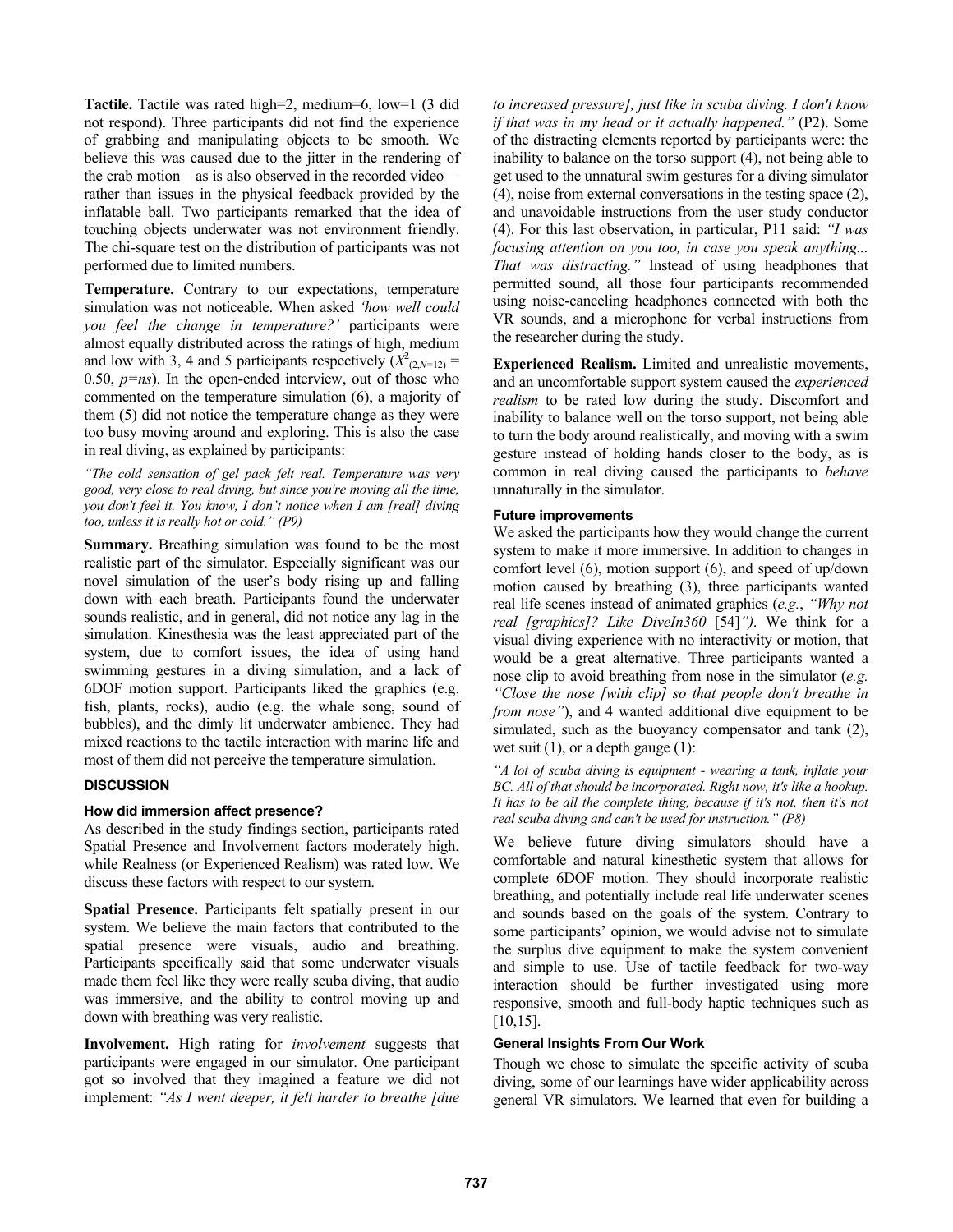simulator, which implies replication of its real world counterpart (*e.g.,* flight simulators used for training), it is not necessary to replicate every single sensation to create an immersive simulation. For example, even though temperature change is an important element of scuba in the real world, the divers in our study mostly ignored it. From the user testing, we also learned that sometimes a literal translation of a physical action does not carry over very well into a VR simulation; *e.g.,* the hand gesture we used for propelling the user forward in virtual waters. All the elements in the simulator need not be replicas of their real world equivalents and as designers we can use some creative license while also keeping system usability and user comfort in mind.

#### **Oculus Rift as a VR Tool**

There were some issues with the Oculus Rift DK 2 that impacted the user experience. Participants reported feeling dizzy (2), hot (3), or felt the Rift was too heavy (2) during the study. It also has a limited field-of-view (110°), and low resolution (640x800 per eye) which negatively impacted the experience of at least two participants. On the other hand, Oculus Rift can be thought of analogous to a scuba diving mask (3) which helped make the simulator more immersive:

*"It felt like a diving mask… For any other sport, like tennis, it would be weird [to use Rift]. But for diving, there's a nice analogy." (P9)* 

*"As I was experiencing the simulator, it reminded me of things like sometimes the [scuba] mask doesn't fit well, I was scared the water would go in. It's pretty natural analogy between mask and the headset [Rift]." (P3)* 

#### **Limitations**

First, our results are inferential due to low participant population, but future work would consider a larger sample. Second, conversations happening in the testing space, and instructions from the researcher during the study negatively impacted the experience of at least four participants. Future VR studies evaluating presence should use noise-canceling headphones for audio, and include a microphone for any verbal instructions. Third, several studies indicate that measuring presence with questionnaire is reductive, and that comparing the user's behavior in the virtual and real worlds would yield a more accurate result [8,20,22]. Time limitations forced us to conduct a lab study, but future work should test behavioral presence. Fourth, people's perception in VR is often affected by their own life experiences. Our results are based on user self-reports of their experience in our simulator. In order to avoid experiential bias, future systems should incorporate automated collection of body movement and other relevant data for comparative analysis. This also would help mitigate the novelty effect of experiencing a new technology like VR. In our study however, we did not observe novelty bias as the results were same across participants who had previously experienced VR (5) and those who had not (7).

#### **CONCLUSION**

We have presented the design and implementation of a virtual reality scuba diving simulator. Compared to available

VR diving simulators that mostly include visual and auditory simulations, our system is more immersive as it incorporates a range of senses, namely, kinesthetic sense (proprioception), temperature (thermoception), tactioception (tactile) and balance (equilibrioception). The qualitative user study with 12 experienced scuba divers demonstrated that while our system has the characteristics to make the users *feel* like they are diving, the implementation of some elements could be changed for higher immersion. Future applications include a scuba training system, exploratory adventures in uncharted territories, and educational experiences, that can, for example, teach how to identify fish, or create awareness about environmental damage to oceans by incorporating visuals from real life.

# **ACKNOWLEDGMENTS**

We thank Dr. Llyr ap Cenydd of Bangor University, UK for the Oculus Rift app code, and MIT students and staff Cornelle King, Harpreet Sareen, Damien Martin and Udayan Umapathi for their help with the project. The work was supported by the MIT Council of Arts Grant.

# **REFERENCES**

- 1. Sinauer Associates. Where Is the World's Biological Diversity Found? http://sinauer.com/media/wysiwyg/samples/PrimackEssentials5e \_Ch03.pdf
- 2. Blum, L., Broll, W., and Müller, S. Augmented reality under water. *SIGGRAPH 2009,* ACM Press (2009), 1–1.
- 3. Braun, V. and Clarke, V. Using thematic analysis in psychology. *Qualitative Research in Psychology,* 2008.
- 4. Ocean Rift. http://ocean-rift.com
- 5. Cheng, L.P., Lühne, P., Lopes, P., Sterz, C. and Baudisch, P. Haptic turk. In *Proc. CHI 2014*.
- 6. Fels, S., Kinoshita, Y., et al. Swimming across the Pacific: a VR swimming interface. *IEEE Computer Graphics and Applications 25*,1 (2005): 24–31.
- 7. Fröhlich, T. The virtual oceanarium. *Communications of the ACM 43*, 7 (2000): 94–101.
- 8. Heeter, C. Being There: The Subjective Experience of Presence. *Presence: Teleoperators and Virtual Environments 1*, 2 (1992): 262–271.
- 9. Levett, D.Z.H., and Millar, I.L. Bubble trouble: a review of diving physiology and disease. *Postgraduate Medical Journal 84*, 997 (2008): 571–578.
- 10. Lindeman, R.W., Page, R., Yanagida, Y., and Sibert, J.L. Towards full-body haptic feedback. *Virtual reality software and technology 2004*, ACM Press (2004), 146.
- 11. Livingstone, S.D., Nolan, R.W. and Cattroll, S.W. Heat loss caused by immersing the hands in water. *Aviation, space, and environmental medicine 60*, 12 (1989): 1166–71.
- 12. Nichols, S., Haldane, C. and Wilson, J.R. Measurement of presence and its consequences in virtual environments. *International Journal of Human-Computer Studies 52*, 3 (2000): 471–491.
- 13. Ong, S.K. and Nee., A.Y.C. Virtual and Augmented